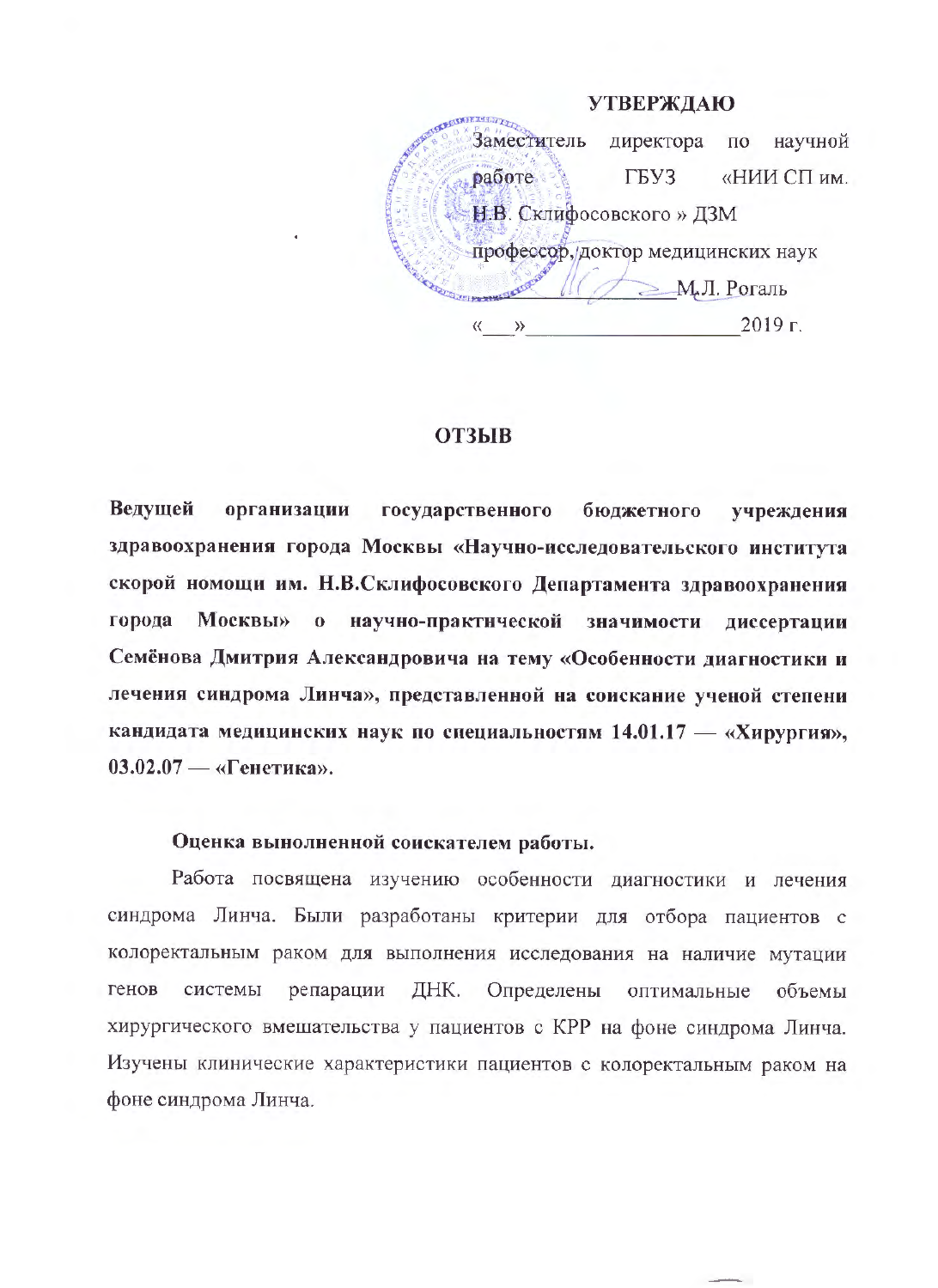способствуют Поставленные задачи полностью достижению поставленной цели. Также четко сформулирована и научная новизна исследования.

#### Степень достоверности результатов проведенного исследования.

Результаты исследования, научные положения, практические рекомендации и выводы диссертации основаны на анализе достаточного числа клинических наблюдений, объективных методов диагностики и современного инструментального обследования, что и определяет достоверность результатов работы. Научные положения, выводы и рекомендации, сформулированные в диссертации, являются обоснованными, полностью отражают существо вопроса и отвечают целям и задачам, поставленным в работе.

#### Научная новизна и практическая значимость исследования.

Работа является первым отечественным исследованием, оценивающим клиническую и молекулярно-генетическую характеристики пациентов с синдромом Линча.

Было продемонстрировано, что пациенты с синдромом Линча имеют фенотипические особенности. Наиболее часто у пациентов с СЛ был выявлен рак толстой кишки - 119 (75%) случаев. На втором месте в структуре заболеваемости у пациентов с СЛ, находится рак желудка, который встретился в 13 (8%) наблюдениях. В то же время по данным зарубежной литературы рак желудка занимает лишь 6 место по частоте встречаемости. В 20 (49%) случаях у российских пациентов была выявлена левосторонняя локализация КРР, в то время как в европейской популяции рак данной локализации обнаруживается лишь в 30% наблюдений.

Выявлено, что у больных с СЛ наиболее часто была обнаружена мутация в генах MLH1 и MSH2 - 88% наблюдений, что соответствует данным, представленным в литературных источниках. Однако в данном исследовании мутация в гене МLН1 была выявлена в 50% случаях, в то время как у большинства европейцев наиболее часто диагностируется мутация гена MSH2.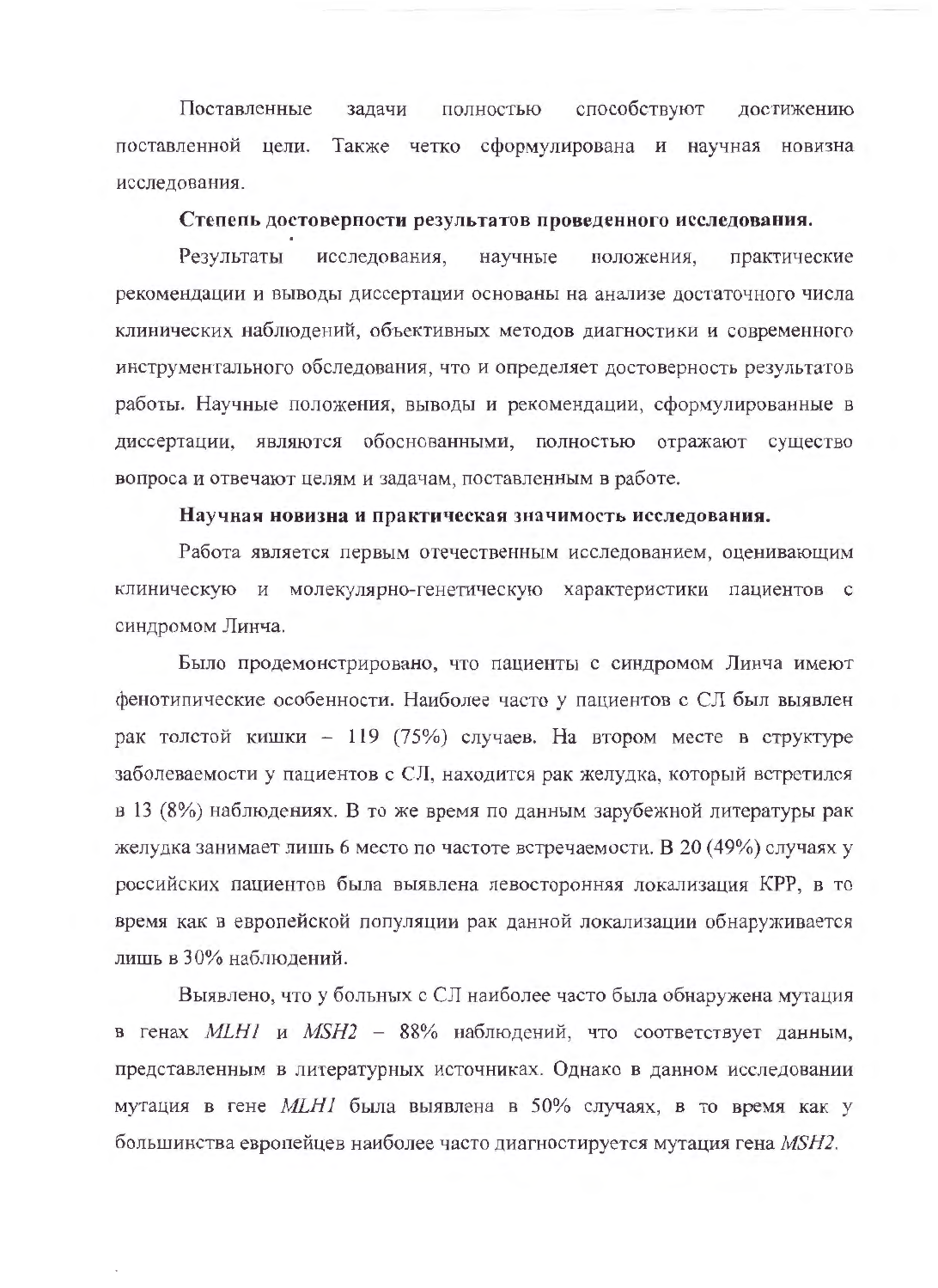Было продемонстрировано, что рак желудка встречался с высокой частотой как в семьях с наследственными мутациями в гене МLН1 - 12%, так и у больных с мутациями в гене  $MSH2 - 4\%$ . Злокачественные новообразования матки чаще обнаруживались в семьях пробандов с мутациями в гене MSH2 -5%. Рак органов мочевыделительной системы был выявлен только в семьях с мутациями в гене MSH2 - 3%, а рак щитовидной железы только у пробанда с герминальной мутацией в гене PMS1.

Установлено, что с целью профилактики возникновения метахронного рака толстой кишки у пациентов с патологией генов системы репарации ДНК рекомендуется выбор колэктомиии при злокачественном новообразовании ободочной кишки. Учитывая то, что мнение пациента, безусловно, играет важную роль при выборе объема операции по поводу КРР на фоне СЛ, выполнение сегментарной резекции толстой кишки возможно рассматривать, как альтернативу удаления толстой кишки.

Было продемонстрировано, что амбулаторное обследование пациентов с СЛ и носителей мутаций необходимо начинать с 22-летнего возраста. В этой больных, высокую частоту возникновения KPP. группе учитывая рекомендуется выполнение колоноскопии каждые 6 месяцев. Целесообразно проведение ЭГДС с 27-летнего возраста. Пациенткам при обнаружении синдрома Линча во всех случаях необходимо наблюдение гинеколога-онколога, начиная с возраста 27 лет. Больным с мутацией в гене MSH2 показано наблюдение онколога-уролога с 32-летнего возраста. При мутации в генах PMS1 рекомендуется обследование щитовидной железы с 40-летнего возраста. Выполнение МРТ головного мозга оправдано у больных с синдромом Линча, в семейном анамнезе которых встречались опухоли данной локализации.

Значение полученных результатов исследования и ценность научной работы соискателя.

Ценность научной работы заключается в том, что широкое внедрение в практику алгоритмов диагностики и лечения пациентов с клиническими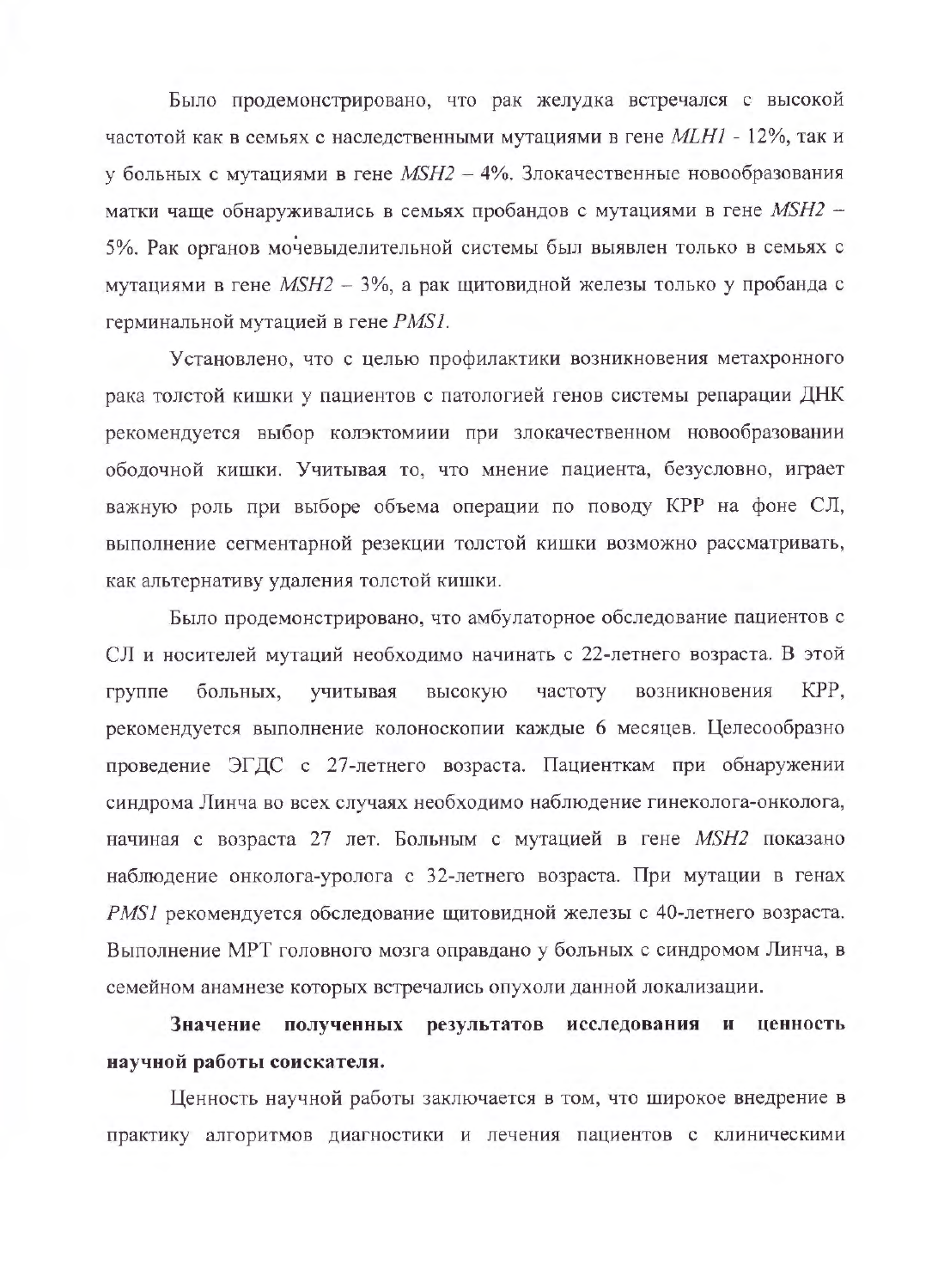Линча способствует раннему выявлению проявлениями синдрома И выполнению полного объёма оперативного вмешательства у данной группы больных.

Личное участие соискателя ученой степени в получении научных результатов, изложенных в диссертации.

Диссертационная работа, представленная Семёновым Д.А., является законченным научным исследованием, изложена на 123 страницах машинописного текста, состоит из введения, обзора литературы, общей характеристики клинических наблюдений и методов исследования, результатов исследования, заключения, выводов, практических рекомендаций и списка литературы. Изложенный в диссертации материал соответствует цели и задачам исследования, иллюстрации логично интерпретируют клинические данные. Авторские научные положения обоснованы и проиллюстрированы с помощью рисунков (16 рисунков) и таблиц (5 таблиц). Список литературы включает 110 источников, из которых 99 - иностранных.

Автором проведен статистический анализ полученных данных. Основные результаты проводимого исследования были доложены на конференциях, подготовлены публикации по теме выполненной работы в отечественных и зарубежных журналах.

## Заключение.

Диссертация Семёнова Дмитрия Александровича на тему «Особенности диагностики и лечения синдрома Линча» соответствует требованиям, предъявляемым к диссертациям на соискание ученой степени кандидата наук согласно п. 9 Положения о присуждении ученых степеней, утвержденного Постановлением Правительства РФ от 24.09.2013 №842 (в ред. Постановлений Правительства РФ №335 от 21.04.2016, №748 от 02.08.2016), а сам автор Семёнов Дмитрий Александрович достоин присуждения искомой ученой степени кандидата медицинских наук по специальностям: 14.01.17 - Хирургия,  $03.02.07 -$ Генетика.